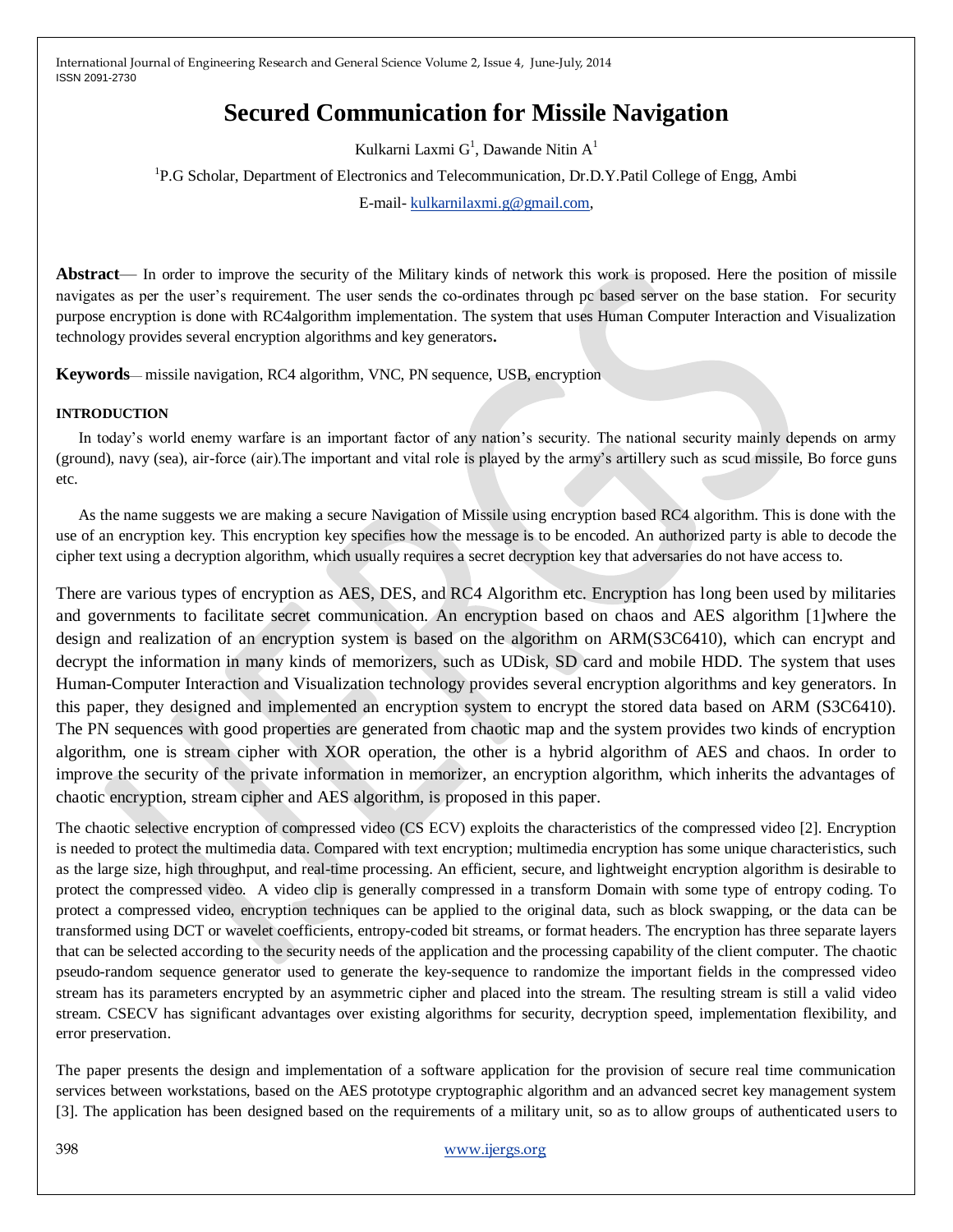communicate and read the transmitted messages. This application can be used as the basis for the design of an integrated communication system for a military organization. The present design confines its operation within the limits of a local area network, but the possibilities are open for operation in extended networks or the internet.

Advanced Encryption Standard (AES) is the most secure symmetric encryption technique that has gained worldwide acceptance. ―FPGA implementations of advanced Encryption standard: a survey‖ presents the AES based on the Rijndael Algorithm which is an efficient cryptographic technique that includes generation of ciphers for encryption and inverse ciphers for decryption[4]. Higher security and speed of encryption/decryption is ensured by operations like Sub Bytes (S-box)/Inv. (Inv.S-box), Mix Columns/Inv. Mix Columns and Key Scheduling. Extensive research has been conducted into development of S-box /Inv. S-Box and Mix Columns/Inv. Mix Columns on dedicated ASIC and FPGA to speed up the AES algorithm and to reduce circuit area. This is an attempt, to survey in detail, the work conducted in the aforesaid fields. The prime focus is on the FPGA implementations of optimized novel hardware architectures and algorithms.

Fault attacks are powerful and efficient cryptanalysis techniques to find the secret key of the Advanced Encryption Standard (AES) algorithm [5]. The paper shows that these attacks are based on injecting faults into the structure of the AES to obtain the confidential information. To protect the AES implementation against these attacks, a number of counter measures have been proposed. In this paper, a fault detection scheme for the Advanced Encryption Standard is proposed. They present its details implementation in each transformation of the AES. The simulation results show that the fault coverage achieves 99.999% for the proposed scheme. Moreover, the proposed fault detection scheme has been implemented on Xilinx Virtex-5 FPGA. Its area overhead and frequency degradation have been compared and it is shown that the proposed scheme achieves a good performance in terms of area and frequency.

## **2. PRAPOSED WORK**

## **2.1 Block Diagram**

In this project, I am trying to make secure Navigation of Missile using encryption based RC4 algorithm. The main application of the project is to navigate the Missile position to the user's requirement.

The user sends the co-ordinates through PC based server on the base station. The co-ordinates consist of two parts: first the circular co-ordinates and then the linear co-ordinates. At base station PC send these co-ordinates through pen drive to the field station.

After receiving the co-ordinates the field, then compares the coordinates to the on board DC motor. It drives the DC motors of the tires of buggy until the received co-ordinates and the received co-ordinates match. After which the buggy indicate the linear coordinates sent by user. In this way the missile can be navigated to destination.

After the connection has been made the user first has to enter the Password. Then the user can enter the co-ordinate of Missile Navigation. After enter the X and Y co-ordinates the user can send the codes to the Missile unit.



Figure 2.1 Block diagram of Secured Communication for Missile Communication

#### **Liquid Crystal Display:**

LCD is used in a project to visualize the output of the application.  $16x2$  LCD is used which indicates 16 columns and 2 rows. So, we can write 16 characters in each line. So, total 32 characters we can display on 16x2 LCD.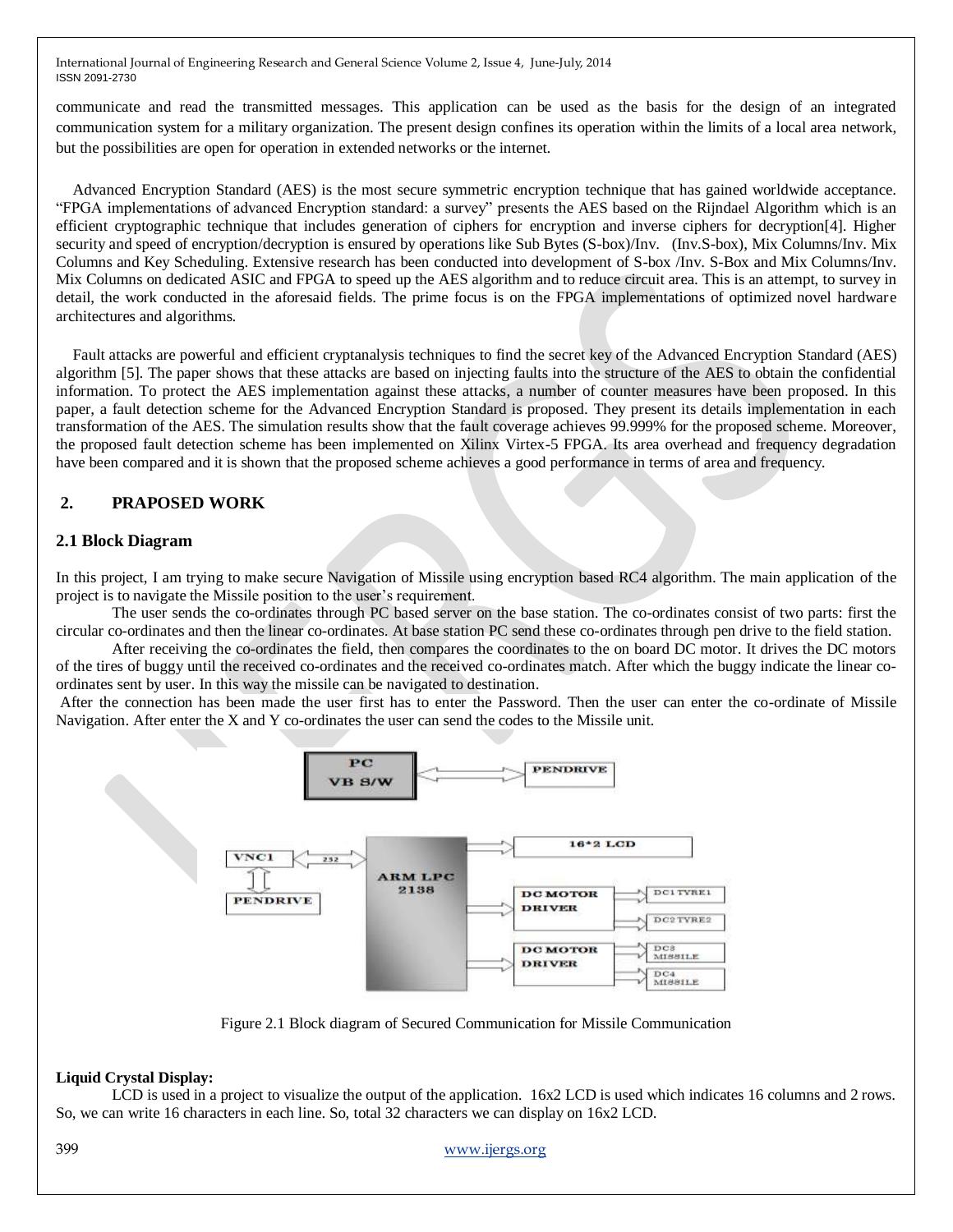LCD can also use in a project to check the output of different modules interfaced with the. Thus LCD plays a vital role in a project to see the output and to debug the system module wise in case of system failure in order to rectify the problem.

## **Pen drive Interfaced:**

The pen drive is the most commonly used device now days. This device is used to store the data via USB interfaced devices like computers, laptops or other USB hub devices.

VNC1 is a device which is used for mapping the files on the pen drive. give the basic DOS commands and access all the files functions like copy, paste, store , delete, cut, etc.

With the help of VNC1, we can do all the basic file functions like copy, paste, store , delete, cut, etc without using the computer. We can control all these file functions using VNC.

## **2.2 Encryption method used**

Encryption is the process of encoding messages (or information) in such a way that third parties cannot read it, but only authorized parties can. Encryption doesn't prevent hacking but it prevents the hacker from reading the data that is encrypted. In an encryption scheme, the message or information (referred to as [plaintext\)](http://en.wikipedia.org/wiki/Plaintext) is encrypted using an encryption algorithm, turning it into an unreadable [cipher text.](http://en.wikipedia.org/wiki/Ciphertext) This is usually done with the use of an [encryption key,](http://en.wikipedia.org/wiki/Key_(cryptography)) which specifies how the message is to be encoded. Any adversary that can see the cipher text should not be able to determine anything about the original message.

## **2.2.1 RC4 Algorithm**

In the algorithm the key stream is completely independent of the plaintext used. An  $8 * 8$  S-Box (S0 S255), where each of the entries is a permutation of the numbers 0 to 255, and the permutation is a function of the variable length key. There are two counters i, and j, both initialized to 0 used in the algorithm.



## **Algorithm Features:**

- Uses a variable length key from 1 to 256 bytes to initialize a 256-byte state table. The state table is used for subsequent generation of pseudo-random bytes and then to generate a pseudo-random stream which is XORed with the plaintext to give the cipher text. Each element in the state table is swapped at least once.
- The key is often limited to 40 bits, because of export restrictions but it is sometimes used as a 128 bit key. It has the capability of using keys between 1 and 2048 bits. RC4 is used in many commercial software packages such as Lotus Notes and Oracle Secure SQL.
- The algorithm works in two phases, key setup and ciphering. Key setup is the first and most difficult phase of this encryption algorithm. During a N-bit key setup (N being your key length), the encryption key is used to generate an encrypting variable using two arrays, state and key, and N-number of mixing operations. These mixing operations consist of swapping bytes, modulo operations, and other formulas. A modulo operation is the process of yielding a remainder from division. For example, 11/4 is 2 remainder 3; therefore eleven mod four would be equal to three.
- The algorithm works in two phases, key setup and ciphering. Key setup is the first and most difficult phase of this encryption algorithm. During a N-bit key setup (N being your key length), the encryption key is used to generate an encrypting variable using two arrays, state and key, and N-number of mixing operations. These mixing operations consist of swapping bytes, modulo operations, and other formulas. A modulo operation is the process of yielding a remainder from division. For example, 11/4 is 2 remainder 3; therefore eleven mod four would be equal to three.

## **3. EXPERIMENTAL RESULTS**

#### 400 [www.ijergs.org](http://www.ijergs.org/)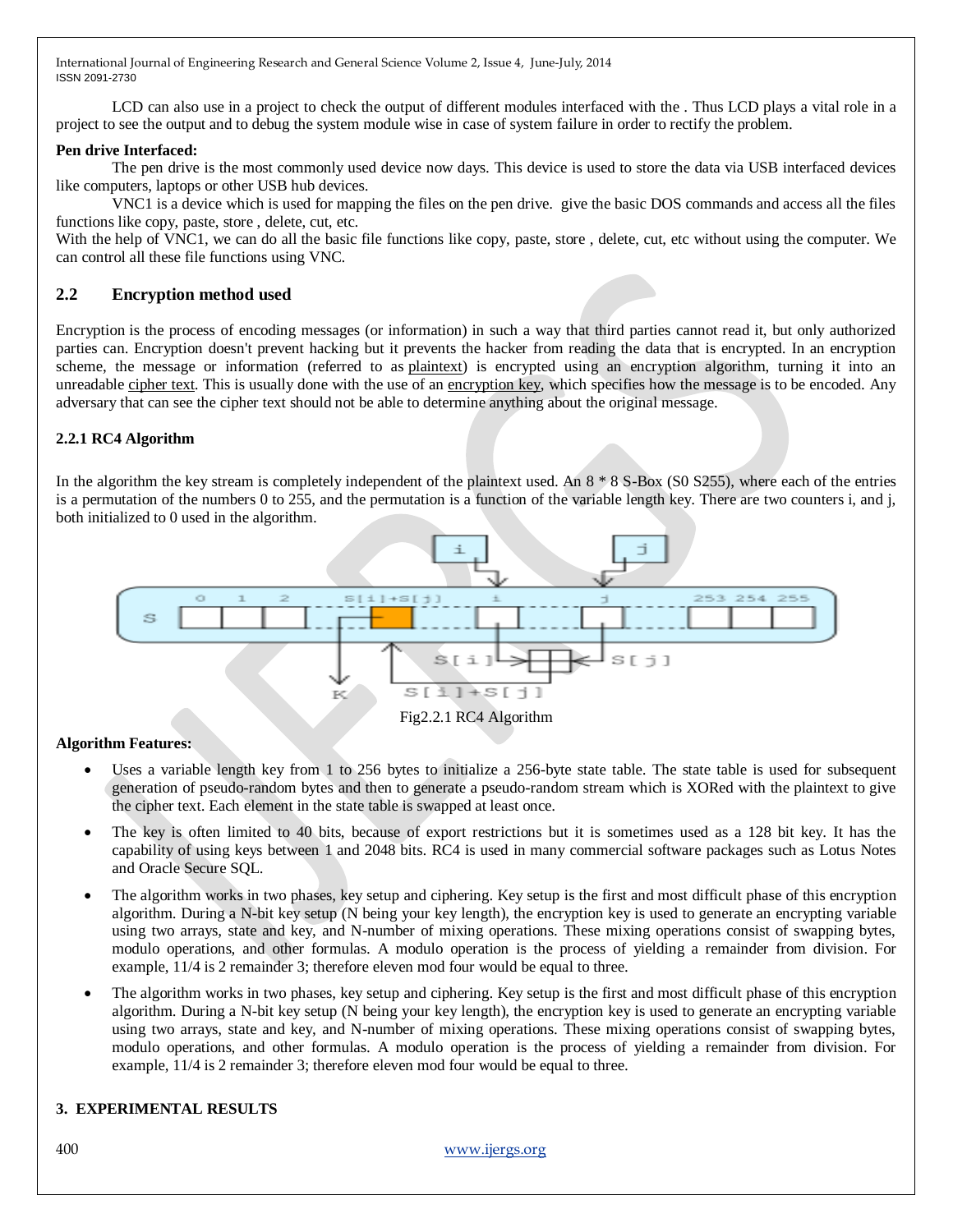First pen –drive is detected by the system after detection of drive; angle and position are to be entered with the help of user interface as shown below.

**COMMANDATION** 

**Fig.6.1 Directions entered onto pen-drive using the User Interface**

When we connect pen- drive to the controller, the missile navigates as per data entered in the pen drive, and display is shown by LCD.



**Fig.6.2 Display on the LCD**

## **5. CONCLUSIONS**

The goal of this paper is to form secured communication for missile navigation. In military application security of data is the most important factor. Here I have tried to illustrate a secured communication with the help of encryption method and VNC which is useful for interfacing of pen drive with which missile can be navigated as per the instructed directions. It is done by entering the position, an angle of missile and giving directions in forward/ reverse, left/ right directions of missile onto user interface.

The algorithm used for the encryption is simple and easy. There are various types of encryption algorithms, which can are useful in many applications. Out of this RC algorithm is the easiest algorithm to implement but also is easy algorithm to crack comparatively.

#### **ACKNOWLEDGEMENTS**

I would like to thank all the staff members of E&TC Department, Dr. D.Y.College of engineering, Ambi. for their support .